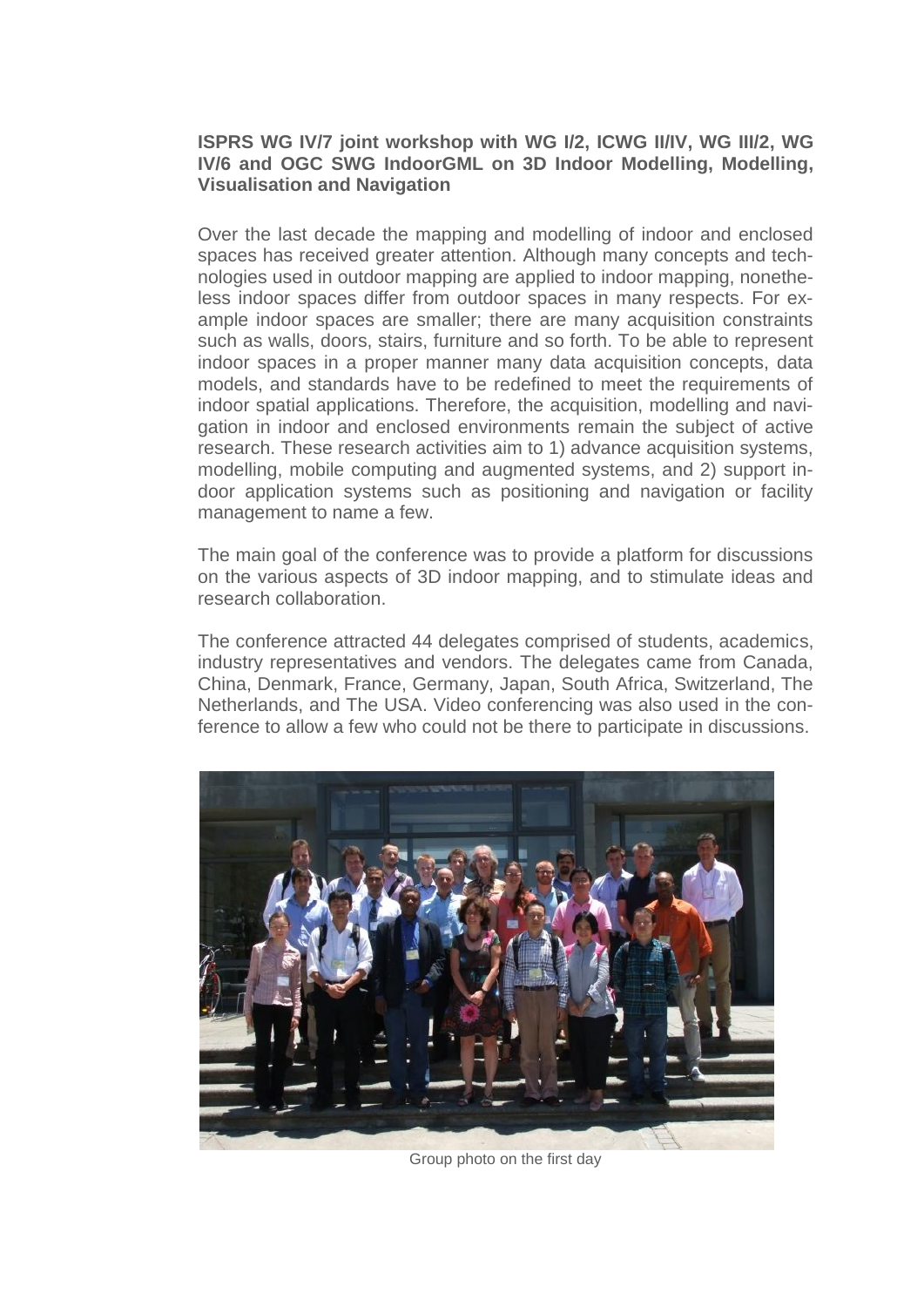The conference programme included a welcome address, a keynote speech, presentation of technical papers, invited speakers, talks by vendors, and panel discussions. The welcome address was given by Mr Gavin Lloyd on behalf of the South African Geomatics Institute (SAGI). He spoke about the history of Geomatics in South Africa and the growth of indoor mapping in South Africa. He also noted that the conference was possibly the first ISPRS conference in Southern Africa.

The welcome address was promptly followed by the keynote speech titled, "Indoor Mapping & Location – The Past 10 Years & the Future", given by Dr Kris Kolodziej. He spoke about his interest and research in indoor mapping over the last decade and how he saw indoor mapping evolving in the future. His talk touched on indoor locations services, positioning technologies, indoor mapping infrastructures, indoor navigation, indoor mapping on mobile systems and applications of indoor mapping.



Kris Kolodziej

A total of 19 papers were received. The papers were organised in sessions that dealt with Data Acquisition, Modelling, Localisation and Navigation. The presentations of the papers were spread over the three days of the conference. As was expected the main interest of many of the papers was positioning within indoor spaces and the navigation of indoor spaces.

#### **Tristian Lacroix - Market Trends & Examples**

The talk by Tristian Lacroix focused on the potential of indoor mapping in marketing. He began by noting that the average person spends 80-90% of their time indoors and that 70% of cellular calls and 80% of data connections originate indoors; therefore there is great potential for indoor mapping in retailing. He then spoke on revenue generation opportunities and the components of an indoor mapping solution. He finished by giving an example using the application of iBeacons and push services in retailing.

### **Carl Reed (OGC) - Beyond 2D - OGC 3D Related Standards Activity for InDoor Tracking and Navigation**

As co-organisers of the conference OGC were invited to give a talk on their activities in indoor mapping. Carl Reed spoke on behalf of OGC. The talk began with an overview of OGC's activities on developing standards for describing 3D environments and how indoor navigation and tracking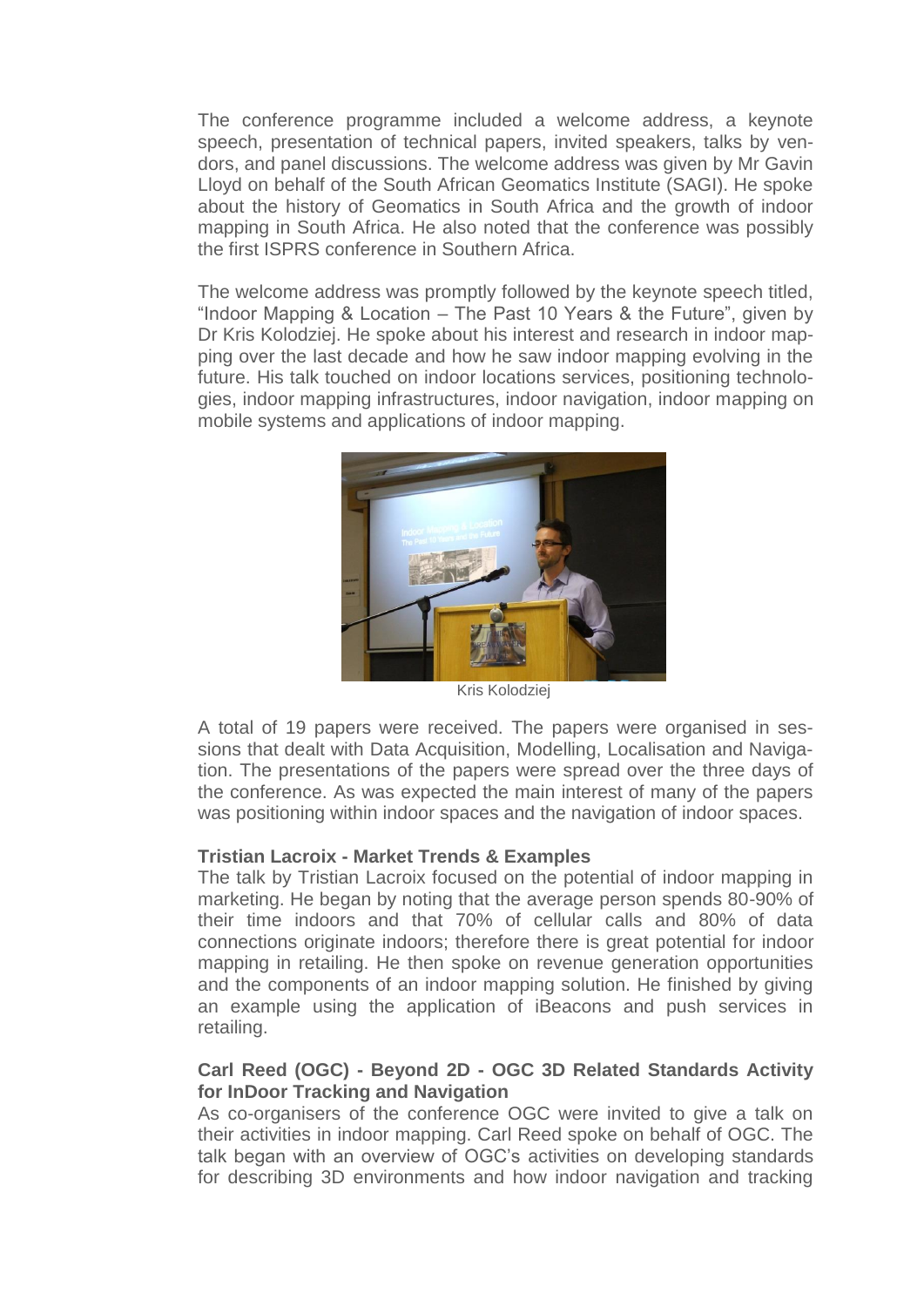forms a subset of this. He then spoke about the history of GML, OpenLS, CityGML, ARML and IndoorGML. The talk then proceeded to IndoorGML, a modelling language for indoor environments. Carl spoke about the history of IndoorGML and how it evolved from the need to describe indoor environments (outdoors was already provided by CityGML). The differences requiring a separate standard for indoor spaces was motivated (e.g., multi-layered spaces, semantic models, security, etc.,). The talk finished with a discussion on the relationship of IndoorGML to other standards such as IPC, KML, etc. Here Carl, noted how the concept of Level of Detail in IndoorGML is different from traditional 2D/3D and BIM and required greater collaboration with CityGML. Discussions are currently taking place on extensions to IndoorGML (e.g. Facility management) and collaboration with other groups (e.g., POI SWG).

### **Alain Lapierre (Bentley Systems, Inc) - Location services in the Design/Build/Operate lifecycle of Infrastructures**

The presentation started with a talk on the scope of Bentley's work in outdoor and indoor mapping. From here, with use of 'Use-Cases', Alain explained the fit of Bentley's activities in the infrastructure design cycle, Plan, Design, Build, Operate. With regard to the Design phase, various acquisition technologies for indoor environments were reviewed. Of particular interest were the advances in handheld acquisition tools, that are either stand alone or attachable to mobile devices. Also interesting in this regard where tools for on-site Design. In the Build phase Alain explained how Bentley's tools allowed for asset tracking and the importance of seamless outdoor and indoor models. During the Build phase activities such as detecting collisions (and preventing them), near real-time acquisition for verifying construction, and accident prevention were also highlighted as being important. The operations phase concerns post construction activities. This includes as-built surveys, inspection and maintenance, asset tracking, and accident prevention. Alain concluded is presentation by discussing the requirements for locations services. Here he identified four factors that need to be considered, The 3D accuracy and coverage of positioning services, the volume of traffic routing services to be handled by location services, the seamless integration of outdoor and indoor environments, standards, standards and the cost of deploying location services.

#### **Trevor Venter and Brent Godfrey (Optron/Trimble)**

Trevor's presentation was titled "Trimble Buildings". The presentation began by noting that generally the application of mapping technologies is horizontal, i.e., the same technology is used various fields, e.g., mining, construction, utilities, etc. The problem with this is that it limits business growth. The trend now is to look at how businesses can be specialised in particular industries, and this requires an understanding of the workflows in the various industries. One of Optron/Trimble's first strategies in this area was the civil construction industry. Trevor provided a use case example of this strategy in the construction industry and the benefits of this strategy. Another industry that Trimble has focused on is the building construction industry. The elements of the building construction workflow that it identified are Positioning and Sensors, Connectivity (between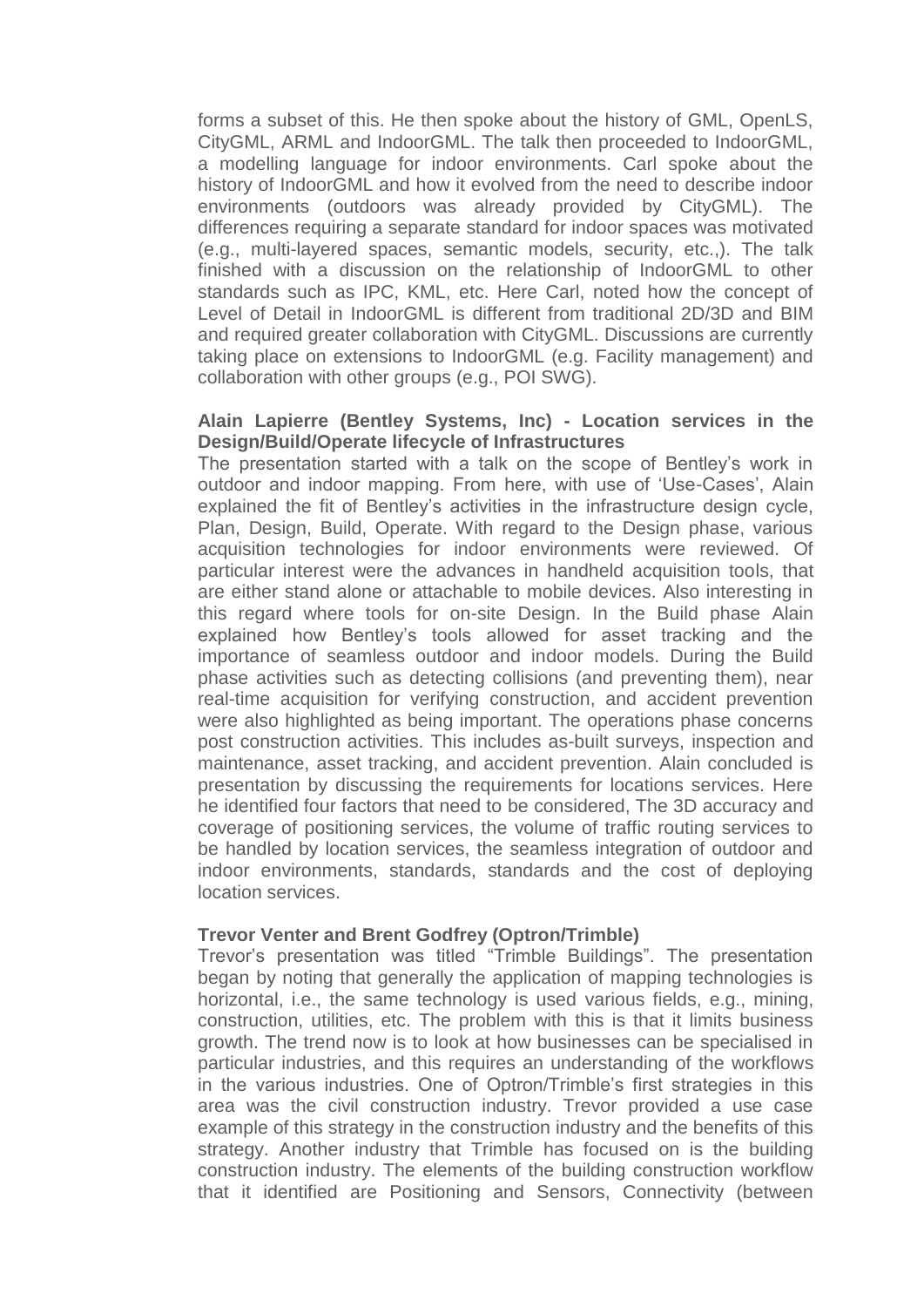workflows), Modelling and Analytics. The intent is to offer a system that allows the monitoring of the construction of a building in real-time, and collaboration between all parties involved in the construction. For this purpose an accurate 3D model is essential. Trevor's presentation was followed by Brent who talked on Trimble's 3D data capturing technologies, with particular emphasis on the TX5 terrestrial scanner and the Z1 hand held scanner. Brent then gave practical demonstration of the TX5 and described its benefits over other conventional instruments. The talk then proceeded to a discussion on the Z1 handheld scanner (known as the Zebedee) and the rapid acquisition possible with the instrument.

### **Panel Discussions**

Three panel discussions were included in the programme. The purpose of two of the panel discussions was to offer a dedicated platform for discussing existing and emerging problems in indoor mapping. For this purpose ISPRS WG IV/7 prepared a position paper on this subject.

| Unification of<br>outdoor and<br>indoor models |
|------------------------------------------------|
| The diversity<br>of indoor<br>environments     |
|                                                |
|                                                |
|                                                |
| Security and                                   |
| levels of<br>access                            |
| Privacy                                        |
| Copyright                                      |
|                                                |

Existing and Emerging problems in indoor mapping as conceived by ISPRS WG IV/7

The third panel discussion was put together to discuss how indoor mapping could be promoted in South Africa.

## **Masafumi Nakagawa, Susanne Becker, Alain Lapierre, Martin Tamke (video conf), Sander Oude Elberink (video conf) – Acquisition and Modelling**

Masafumi began by giving an overview of the acquisition and modelling processes and technologies in indoor mapping. After this three questions were posed to the panel:

- 1. Which tools are ideal for indoor mapping? Tools and techniques for outdoor mapping may not always be ideal.
- 2. Is real-time processing required?
- 3. Who is best suited to acquire and model indoor data?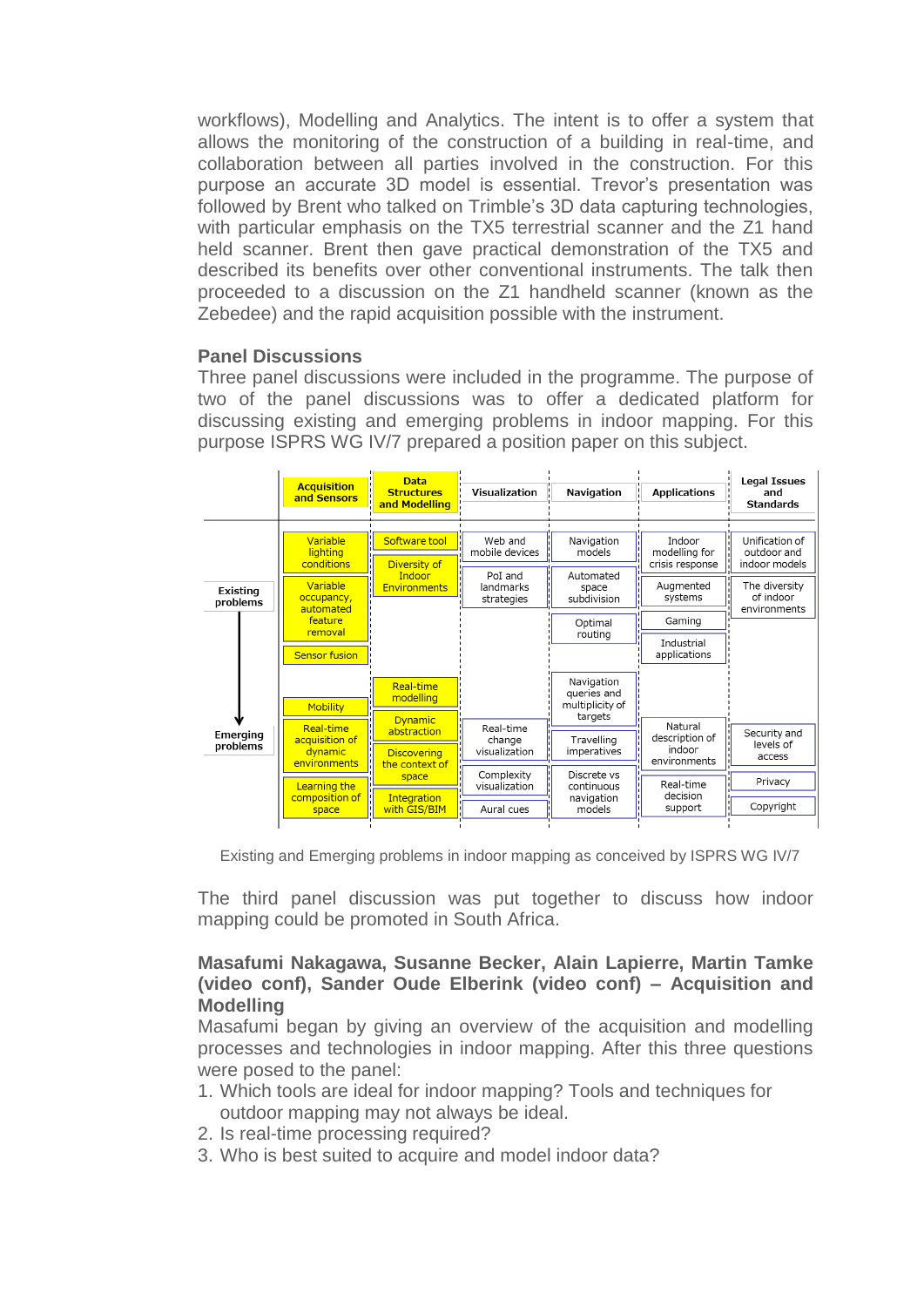

Acquisition and Modelling Panel

On the first question the panellists expressed the following views: Existing knowledge (structural designs) should be used to support the modelling process; that the choice of tools depends on the environment, the budget, the required accuracy, and the application of the model; laser scanners were considered cost effect but had to be supported by imagery; in the future the use of mobile devices will increase; the registration of indoor point clouds remains a problem; videos should also be considered particularly in environments, e.g., mines, where data has to be acquired in a very short space of time; a distinction should be made between sensors for navigation and sensors for modelling; archiving of data influences the data rate and quantity of acquisition; additional to geometry, semantic must also be considered and here the granularity of semantics and how it is communicated and interpreted remains an important problem; automation for the modelling of the huge datasets is critical.

On the second question the panellists expressed the following views: it's ideal to have 3D representations that support location based services; for navigation (particularly for the visually impaired) up to date indoor models are important, and if possible mobile devices can be used to update the models; there are many problems, e.g., augmented reality, require instantaneous models; real-time registration of imagery to models is also important; in crisis or emergency situations for the purpose of evacuation real-time models are important.

On the third question the panellists expressed the following views: the crowd will in future be an important source of indoor 3D data, but we have to be mindful that the quality of the data won't as reliable and we will have to be augmented by prior knowledge about the objects (e.g., integrity checks); the use of crowds depends on the specifications, cost and task of the project, and crowds may not be suitable in high cost projects; for more reliable data users should be provided with the appropriate tools; the best collectors of data are the users because they know what they want, they only need to supported by tools appropriate to the precisions they require.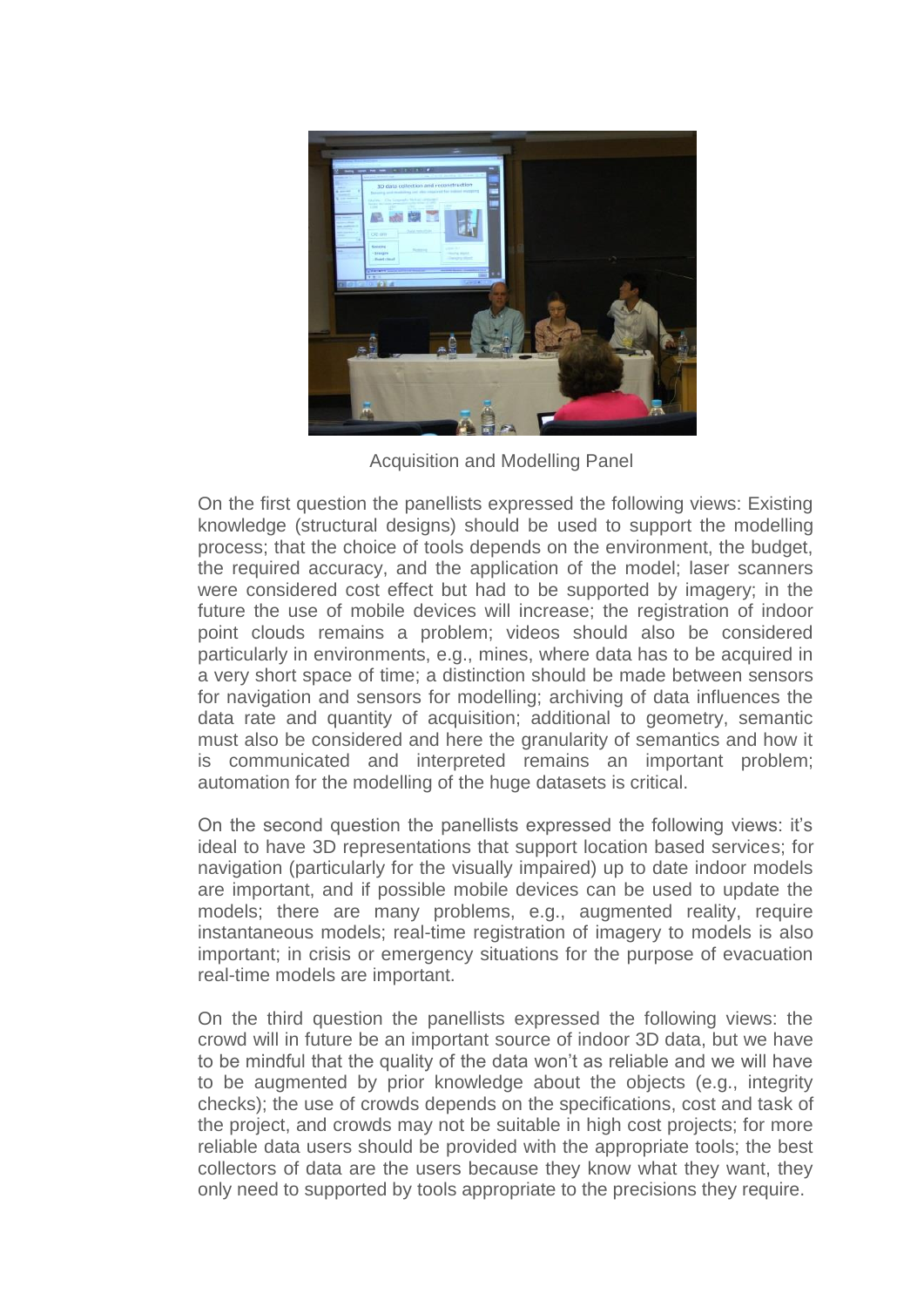**Qing Zhu, Alexander Zipf, Kai-Florian Richter, Trevor Venter, Brent Godfrey – Navigation and Applications**

Qing began by giving an overview of the modelling and navigation processes and technologies in indoor mapping. After this three questions were posed to the panel:

- 1. What are the important issues for dynamic navigation models?
- 2. What are the challenges in optimal routing and navigation?
- 3. What is the state of indoor and outdoor seamless navigation?



Navigation and Applications Panel

On the first question the panellists expressed the following views: collaboration between academia, industry and developers is important; a wide variety of models can exist in an indoor space and they may be based on different concepts (e.g., geometry, topology, semantics, etc.,) and for the purpose of dynamic navigation real-time transitions between these models has to be accommodated; automatic workflows from the raw data to the dynamic models is needed, particularly in crow sourcing scenarios; dynamic models of the space are needed in special situations, therefore consideration should be on how to interact between the static models and dynamic models (generated by users of the space); there is a convergence of many technologies (e.g., scanning, RFID, WiFi positioning, etc.,) is creating a mass of data and because of this the quality of modelling tools is becoming important.

On the second question the panellists expressed the following views: Contextual routing in outdoor situations are fairly well known, but in indoor situations greater considerations have to be made, e.g., the sensors to be used and sensor fusion, suitable routing tasks and use cases, factors that influence routes, privacy concerns in some use cases, etc.; the behaviour of users' needs to be studied and encoded to develop a better understanding of context and what it means for users; models have to cater for different user perspectives, functions, and access; varying location accuracies have to be accommodated.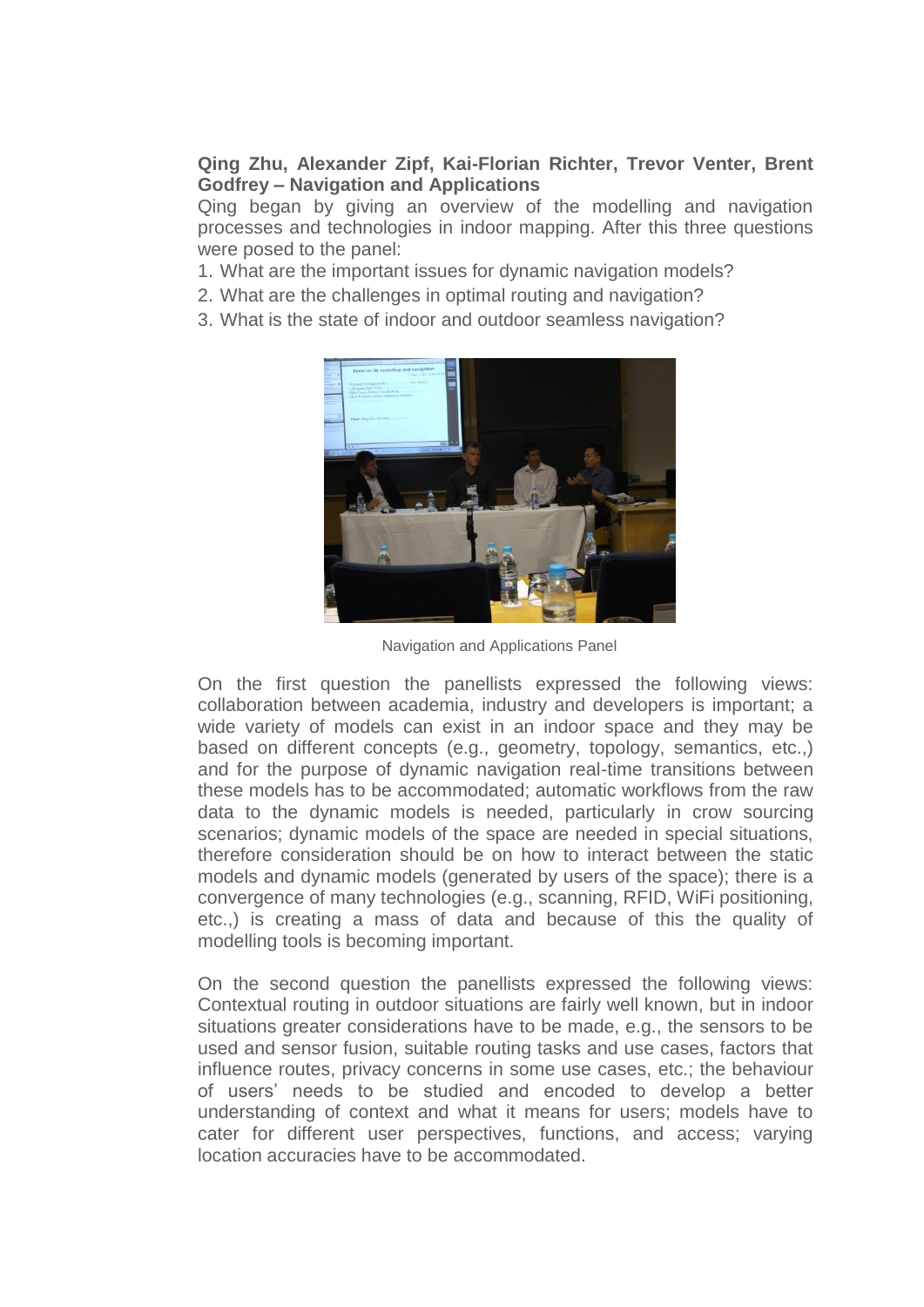On the third question the panellists expressed the following views: it's sometimes difficult to distinguish between indoor and outdoor (e.g., malls may have large open spaces that have the qualities of both indoor and outdoor) and here having seamless navigation becomes important; navigation applications that operate in real-time have to be able to present to users a seamless navigation experience, but the different visualisations/interfaces still have to be investigated; there are technical and communication aspects to seamless navigation; the technical aspect relates to positioning and data; the communication aspect relates to the user experience and granularity of navigation; with emerging mobile position technologies dynamic navigation is becoming an important subject.

### **Sisi Zlatanova, Brent Godfrey, Francois Stroh, Pieter Louw - Indoor mapping in South Africa**

This panel was put together to discuss the potentials of indoor mapping in South Africa and how international collaborations can be started. The discussions began with an introduction of the panellists and each gave a brief account of their professional career and their experiences in industry.

The following views were expressed by the panel: The current uses of indoor mapping in South Africa are in architecture, mining, industrial metrology, and asset management; In the mining industry the acquisition technologies have to be robust because of the extreme environments (e.g., temperatures); In the mining industry safety is of great concern and here indoor mapping and localisation are of great interest; one has to be mindful of users accuracy needs (survey or gis grade); users in the mining industry are very interested in sensor fusion solutions and analytics tools; most mines are fully covered by WiFi because some robotic systems are operated by WiFi; there is a great potential for indoor mapping in retailing and some companies are already starting to use it; there is an interest in the construction industry for augmented reality systems in the design and inspection phases.



Indoor Mapping in South Africa Panel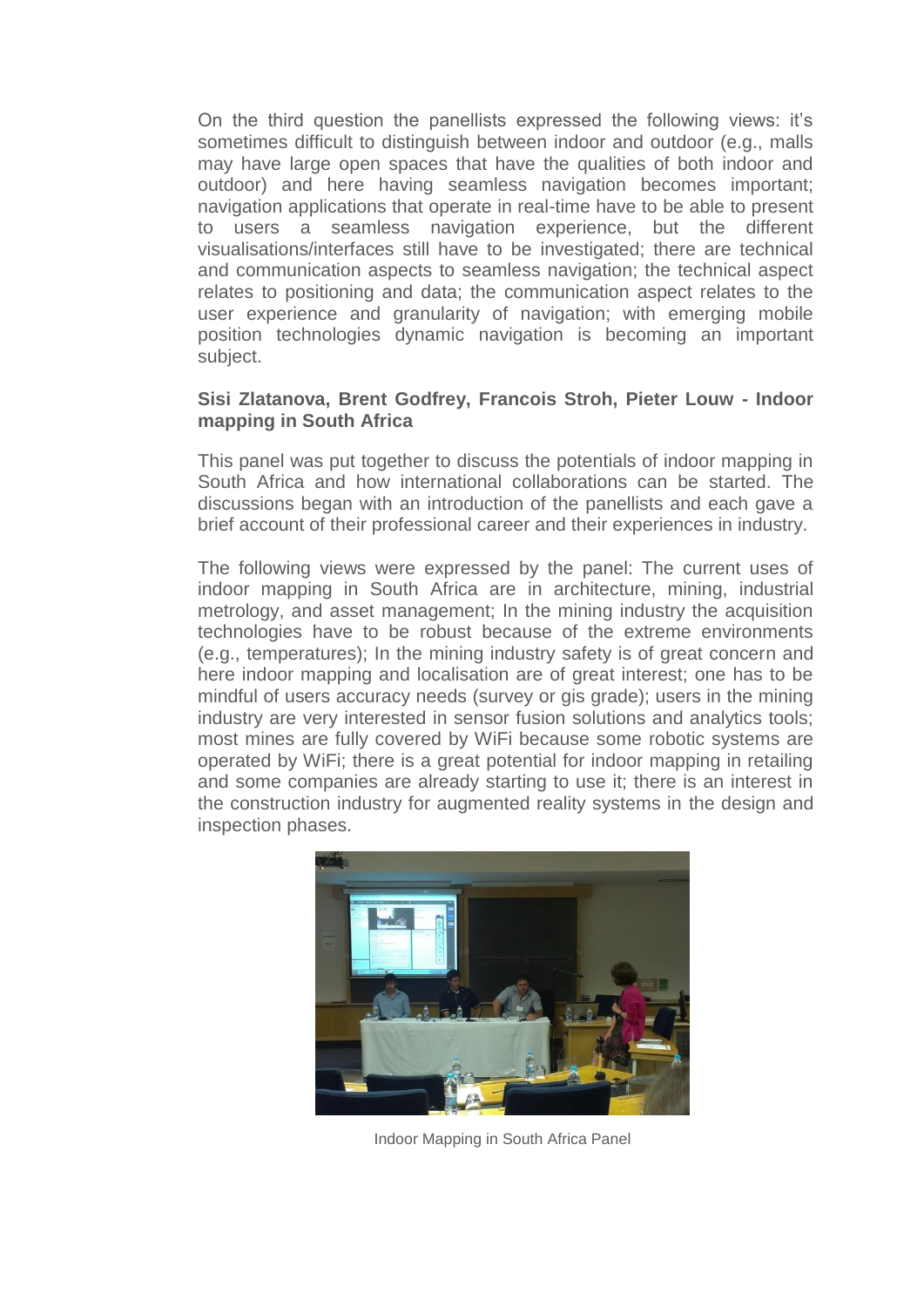Overall the conference was considered a success. It brought together people from a wide variety of disciplines and generated useful discussions on acquisition and positioning/localisation within indoor environments, location based services, navigation and applications. Therefore in this regard the goals of the conference were achieved.

However, there were some subjects that were not covered. These subjects include the visualisation of indoor spaces, enclosed spaces in underground environments e.g., mines and tunnels, and augmented reality systems. It is hoped that in future conferences papers will be received on these subjects and that they can be included in the programme.



Participants at the conference

ISPRS Technical Commission IV is holding its symposium in China (Wuhan) during 23-25 May 2014. The plan of Working IV/7 is to host a session on 3D Indoor mapping. Other meetings and activities for 2014 and 2015 are currently under discussion.

> Sisi Zlatanova Chair of ISPRS WG IV/7 Delft University of Technology

George Sithole Co-Chair of ISPRS WG IV/7 University of Cape Town

Masafumi Nakagawa